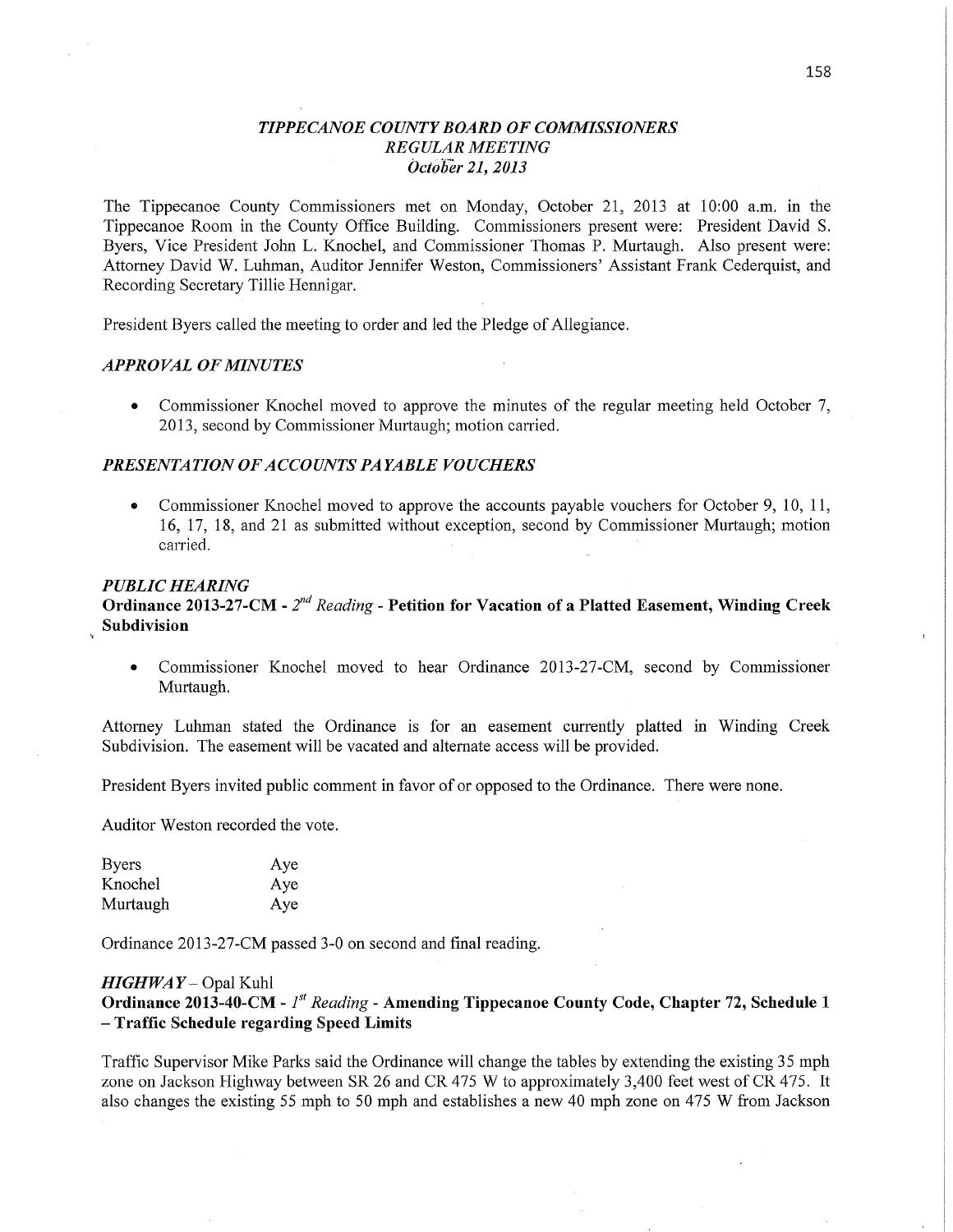Highway to US 52. The Ordinance adds an existing 30 mph zone on Soldiers Home Road from Overlook Drive to Prophets Drive to the Ordinance table. It establishes a new 35 mph zone from Lorene Place to SR 43. It adds an existing 40 mph zone on CR 450 N from 800 feet east of CR 625 E to the Buck Creek Town limits.

**0** Commissioner Knochel moved to approve Ordinance 2013~40~CM amending the Tippecanoe County Traffic Code as presented, second by Commissioner Murtaugh.

President Byers invited public comment in favor of or opposed to the Ordinance. There were none.

Auditor Weston recorded the vote.

| <b>Byers</b> | Aye |
|--------------|-----|
| Knochel      | Aye |
| Murtaugh     | Aye |

Ordinance 2013-40-CM passed 3—0 on first reading.

### Bridge **#141 Project,** Right—of—Entry, **Parcel** #7 *,* Scott **Lods**

Highway Director Kuhl said the request is for right-of-entry on parcel #7 of the bridge #141 project. The Highway Department is still working to obtain right-of-way. The property owner, Scott Lods, has agreed to sign the right-of-entry so construction can begin.

**0** Commissioner Knochel moved to approve the right-of-entry request for bridge #141 as presented, second by Commissioner Murtaugh; motion carried.

# *PROSECUTINGATTORNEY* — Pat Harrington ,, **De-Authorization** of Position **— Request** for New **Position**

Prosecutor Harrington requested a Receptionist position in Child Support be de-authorized and replaced with a Case Worker. The Receptionist job description hasn't been updated since 1998. The Receptionist does many jobs and is basically a Case Worker; multiple Case Workers rotate through the Receptionist area, answering phones, and serving customers at the customer service Window. The difference in pay is \$4,932; however, 67% of the money is returned. The net impact to the County is \$1,644 plus taxes per year. The Receptionist position is a COMOT 1; the Case Worker position is a COMOT 3. Prosecutor Harrington said his 2014 budget will need amended.

**0** Commissioner Murtaugh moved to approve the de-authorization of the Receptionist position in Child Support and replace it with a Case Worker position, second by Commissioner Knochel; motion carried.

## Professional **Service Agreement**

Prosecutor Harrington requested approval for a Professional Service Agreement for Kathryn J. Redd. It is an annual agreement that has been in force since 2008 and is funded for 2014 from the Diversion Fund; there is no cost to the County.

*0* Commissioner Knochel moved to approve the agreement as presented, second by Commissioner Murtaugh; motion carried.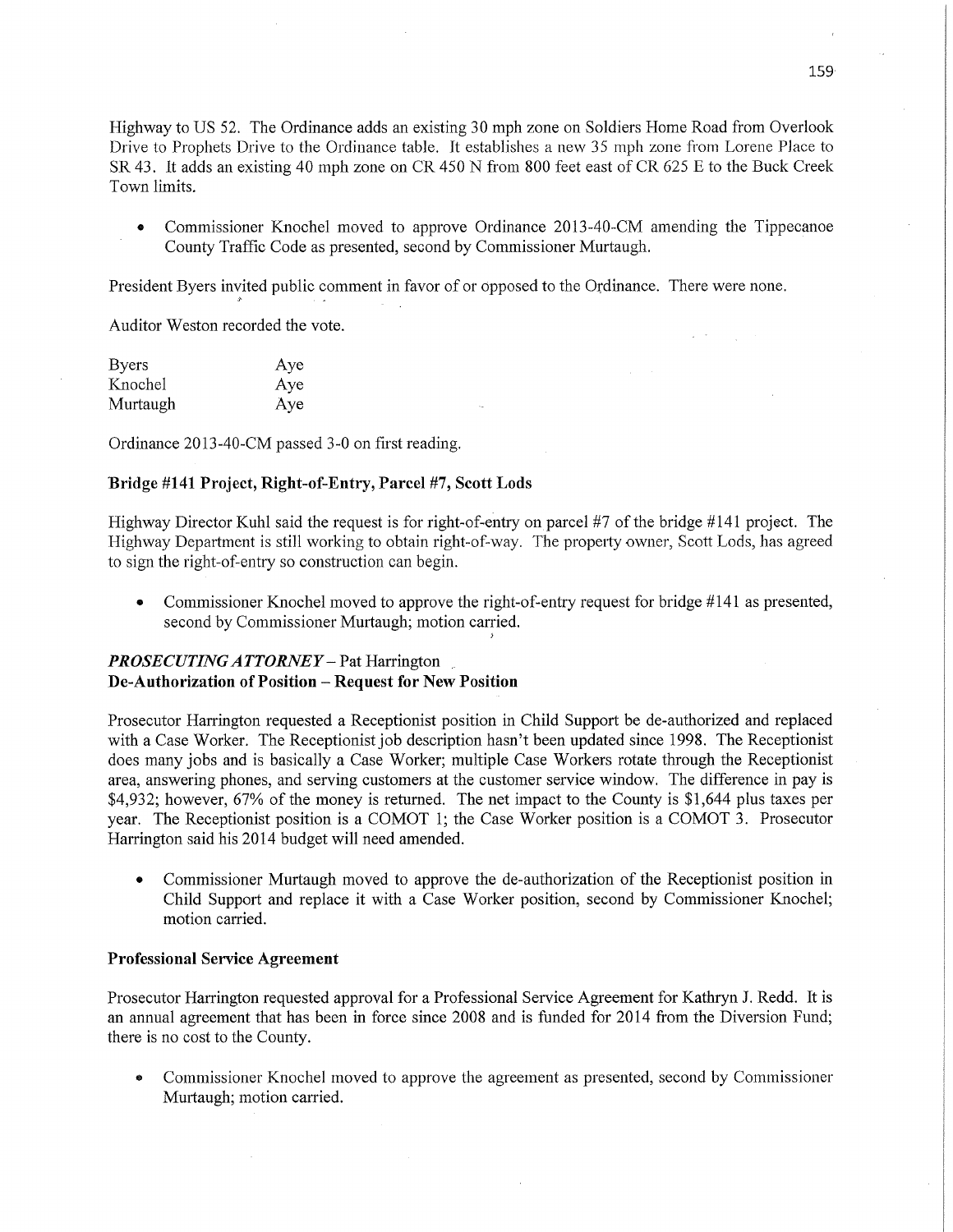# *GRANTS* \_ Laurie Wilson Permission to **Accept Grant**

Grant Facilitator Wilson said TEMA received notice of their annual allocation of grant funds and requested permission to accept the following grants:

\$50,000 from the Department of Homeland Security (IDHS) for the District Administrative Coordinator.

• Commissioner Knochel moved to approve permission to accept the grant for TEMA as presented, second by Commissioner Murtaugh; motion carried.

\$9,450 from IDHS for the County Emergency Operation Center (EOC) to purchase a smart board.

**0** Commissioner Knochel moved to approve permission to accept the grant for TEMA as presented, second by Commissioner Murtaugh; motion carried.

\$35,000 from IDHS for a local, state, or national full scale exercise projects in 2014.

**0** Commissioner Knochel moved to approve permission to accept the grant for TEMA as presented, second by Commissioner Murtaugh; motion carried.

\$24,558.39 from IDHS for district equipment.

**0** Commissioner Knochel moved to approve permission to accept the grant for TEMA as presented, second by Commissioner Murtaugh; motion carried.

\$3 0,000 from IDHS for district training.

**0** Commissioner Knochel moved to approve permission to accept the grant for TEMA as presented, second by Commissioner Murtaugh; motion carried.

# *HUMAN RESOURCES* — Shirley Mennen **Contract Renewal** with RE **Sutton**

Human Resources Coordinator Mennen presented **a** renewal contract from RE Sutton for 2014, saying the annual premium has increased from \$12,600 to \$15,000.

**0** Commissioner Murtaugh moved to approve the contract with RE Sutton as presented, second by Commissioner Knochel; motion carried.

## *CHANGE ORDER* FOR *VILLA* ADA *PROJECT*

Commissioners' Assistant Cederquist said the change order is for the Cary Home ADA project for the ramp on the back side of the building. The change order includes \$635.00 for a temporary hand railing, \$2,355 for a redesigned ramp, and \$470 for a landing at the foot of the ramp. The total for the change order is \$3,460.00.

## *APPOINTMENTS TO COMMON WAGE BOARD*

**I**